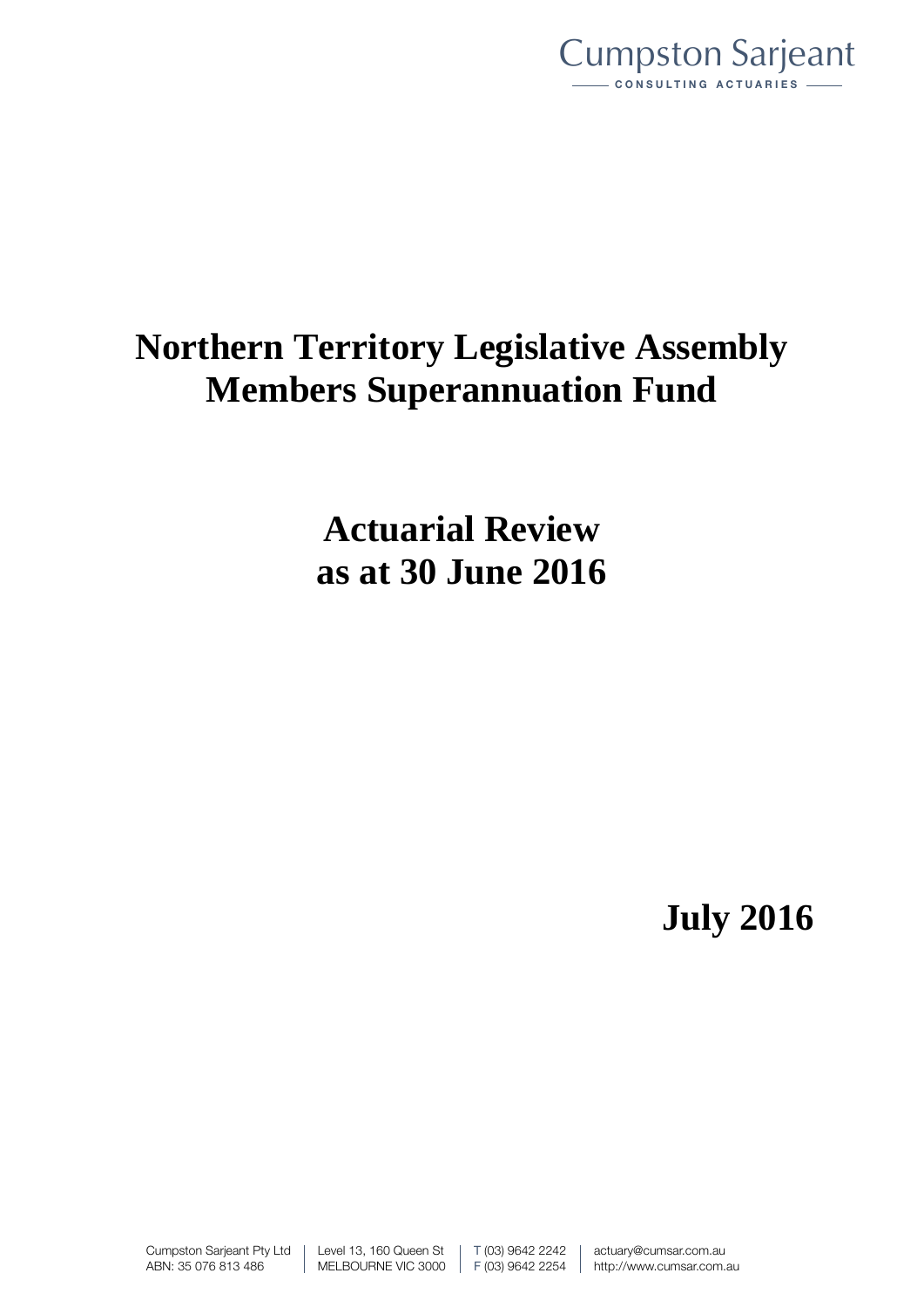## **Legislative Assembly Members Superannuation Fund Actuarial Review as at 30 June 2016**

#### **1. Introduction**

I have been asked to perform an actuarial review of the Legislative Assembly Members Superannuation Scheme (LAMS) as at 30 June 2016 by Sarah Rummery, the Commissioner of Superannuation. The previous review was conducted by me as at 30 June 2013, and was dated 16 August 2013.

This report complies with relevant parts of Professional Standard 400 of the Institute of Actuaries of Australia.

#### **2. Background**

The scheme started on 23 September 1979. LAMS is an "exempt public sector superannuation scheme", but complies with the spirit of SIS legislation. The scheme was closed to new entrants several years ago. No significant legislative changes occurred during the triennium since the last review.

Details of current benefits are summarised in Appendix 1, and are set out in the Legislative Assembly Members Superannuation Fund Act.

The scheme is funded and the Territory makes contributions based on actuarial recommendations. Members contribute 11.5% of their basic and additional salaries.

Tax is paid on investment income and employer contributions, but that part of investment income that is earned on assets supporting current pension liabilities is exempt from tax. Death and ill-health benefits are self-insured which is appropriate.

Some current members of the scheme have accrued surcharge debts. Surcharge tax no longer applies to further benefit accruals, but the existing debts will remain until the members exit from service. At this point the scheme is liable to pay the surcharge amounts to the ATO, and member pension benefits are reduced as a means of recovering the surcharge debts.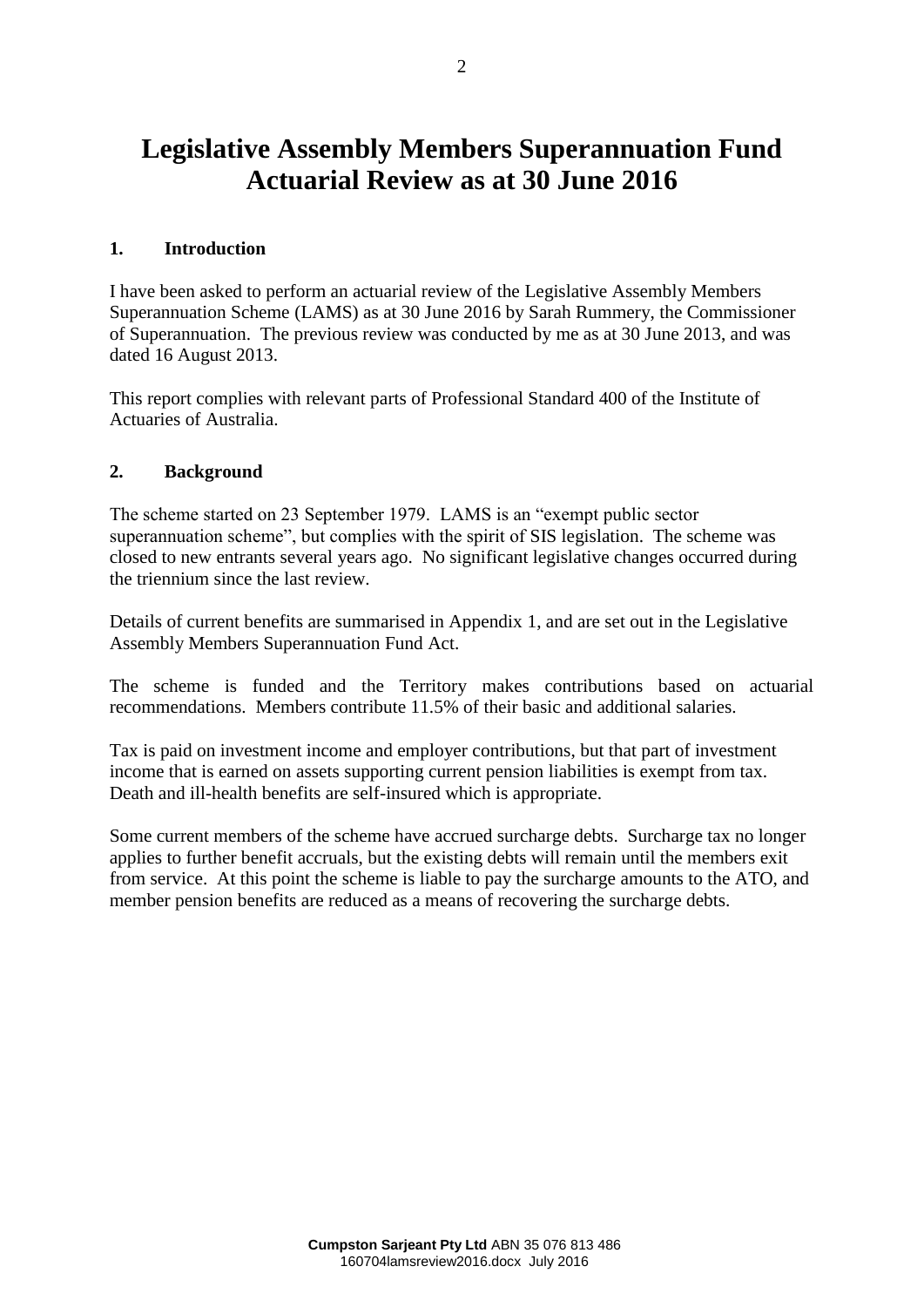#### **3. Data and Membership**

I have been provided with the following data:

- details of contributors at 30 June 2016, including histories of additional salary;
- details of member and reversionary pensioners and contingent pensioners at 30 June 2016;
- similar data for each year since 30 June 2013; and
- financial statements for 2013, 2014 and 2015, and draft financial statements for 2016.

There were two current contributors as at 30 June, down from four three years ago. Both have already qualified for a pension, with service durations of about 15 years each. Both have past periods with additional salaries, and one is currently receiving additional salary.

Basic salary for members (and hence the level of pension for pensioners) has increased from \$138,953 on 1 July 2013 to \$153,312 on 30 June 2016, an annual rate of increase of 3.3%. This is slightly below the expected rate of increase of 4.5% per annum.

Additional salaries have grown faster than basic salaries, due to a realignment of pay relativities during 2015/16. This flows through to a slightly higher liability for additional salary pensions, compared to the growth based on basic salary movements alone.

| Date | <b>Member</b> | Spouse/FL     | <b>Total</b> |
|------|---------------|---------------|--------------|
| 1992 | 1             |               | 2            |
| 1995 | 3             | $\mathfrak z$ | 5            |
| 1998 | 8             | 2             | 10           |
| 2001 | 17            | 2             | 19           |
| 2004 | 18            | 3             | 21           |
| 2007 | 23            | 2             | 25           |
| 2010 | 28            | 1             | 29           |
| 2013 | 31            | 3             | 34           |
| 2016 | 33            |               | 37           |

The number of pensioners has increased in recent years as follows:

During the review period there were three new pensioners (two retiring members and one new family law pensioner) and no deaths or other cessations. Also the spouses of 3 former members who commuted pensions continue to have contingent pension rights under previous legislation.

With the maturing of the scheme and the increase in the tendency to take at least part of the benefits in pension form over the last decade the number of pensioners has increased considerably. Both contributors that exited between 2013 and 2016 opted to receive most benefit as pension, with 13% of original pension commuted.

The pensioners are still quite young and pensions will still be payable for a long time, even after the current contributors have exited from service.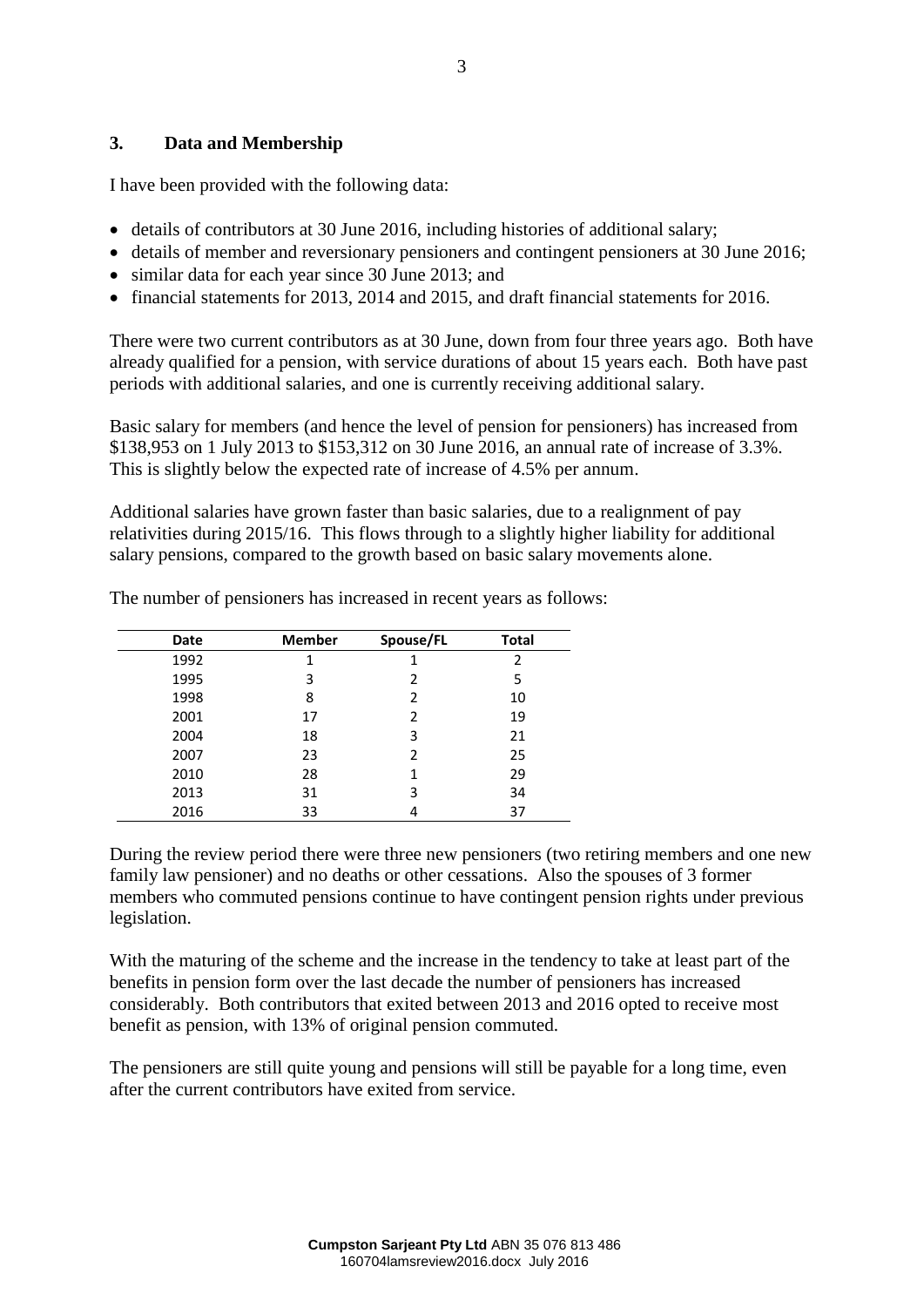#### **4. Accounts and Investments**

Revenue accounts and investment returns for the last 15 years are set out below. I have shown 15 years to demonstrate the volatility in this small scheme, particularly for investment returns and lump sum payments. The 2015/16 figures are taken from draft accounts supplied to me by Teresa Rynski on 15 July 2016.

|                                        | 2001-04<br>\$000 | 2004-07<br>\$000 | 2007-10<br>\$000 | 2010-13<br>\$000 | 2013/14<br>\$000 | 2014/15<br>\$000 | 2015/16<br>\$000 |
|----------------------------------------|------------------|------------------|------------------|------------------|------------------|------------------|------------------|
| Initial balance<br>Plus                | 33,212           | 37,144           | 55,986           | 46,739           | 56,599           | 63,814           | 68,384           |
| Member conts                           | 1049             | 1.012            | 697              | 475              | 68               | 44               | 37               |
| Territory conts                        | 8200             | 6,657            | 7,327            | 4,200            | 2,000            | 2,000            | 1,000            |
| Interest/asset<br>appreciation<br>Less | 2928             | 19,136           | $-8,302$         | 13,910           | 8,550            | 6,452            | 29               |
| Pensions                               | 3693             | 4.961            | 6,931            | 8,297            | 3,327            | 3,609            | 3,952            |
| Lump sums                              | 2550             | 1,874            | 1,970            | 806              | 111              | 370              | 474              |
| Expenses                               | 18               | 47               | 9                | 13               | 7                | 7                | 10               |
| Taxation                               | 1240             | 1,007            | 541              | 42               | 24               | $-7$             | 585              |
| Surcharge                              | 745              | 73               | $-482$           | $-433$           | -66              | $-53$            | 2                |
| <b>Final balance</b>                   | 37,144           | 55,986           | 46,739           | 56,599           | 63,814           | 68,384           | 64,428           |

*Summary of Income Statements 2001 – 2016 (\$000)*

Investment rates of return over the last three financial years have been 15.2%, 10.3% and 0.0% after tax. The time-weighted compound average return for the last three years has been 8.3% per annum, and for the last fifteen years it has been 5.3% per annum.

Apart from investment returns, lump sums have been the biggest variable in the income statement. In future, the only lump sums will be commutations of pensions at pension or reversionary pension commencement, and few lump sums are now expected.

|                    | 2007   | 2010   | 2013                     | 2016   |
|--------------------|--------|--------|--------------------------|--------|
|                    | \$000  | \$000  | \$000                    | \$000  |
| Assets             |        |        |                          |        |
| Cash               | 158    | 456    | 223                      | 263    |
| Investments        | 56,880 | 46,659 | 56,619                   | 64,825 |
| Tax asset          | 46     | 139    | $\overline{\phantom{a}}$ |        |
| Liabilities        |        |        |                          |        |
| Surcharge          | 929    | 448    | 215                      | 97     |
| Tax & other sundry | 169    | $-183$ | 28                       | 563    |
| Net Assets*        | 55,986 | 46,989 | 56,599                   | 64,428 |

*Fund Balance Sheet (\$000)*

\*The surcharge liability in the above summaries reflects movements in the amount of liability to the ATO. The surcharge provision is not really a liability of the scheme since it will be met by reductions in benefits payable to members, apart from a small fraction that may be needed in respect of the 15% cap. Arguably, the assets should be adjusted to take into account this situation. However surcharge liability is only \$0.1M at 2016. Given the very small difference, I have used the asset figure from accounts unadjusted as the net assets available to pay benefits at this valuation.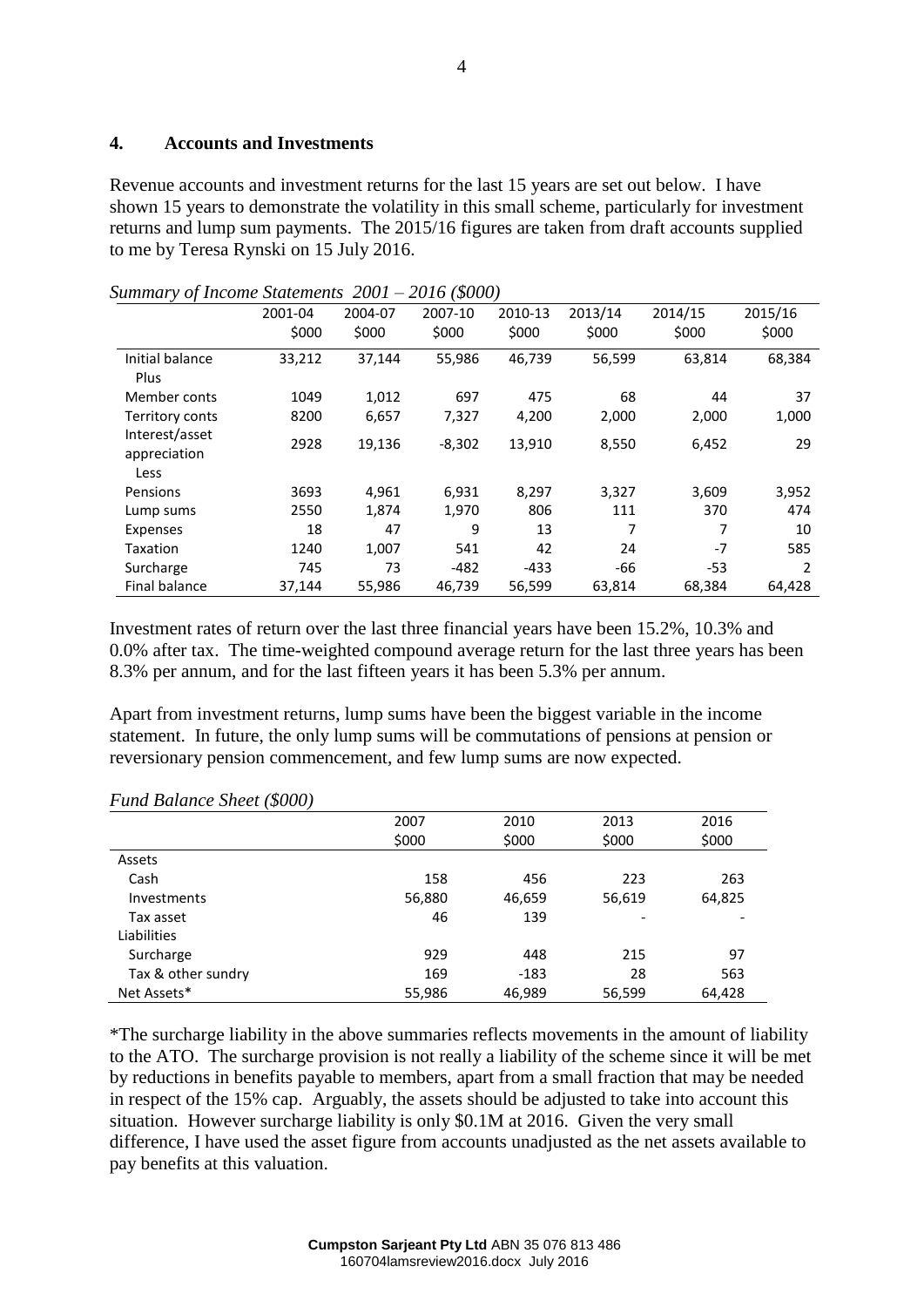#### Investments

At 2016 the investments of the fund with MLC were split 75/25 between "growth" assets (shares and property investments) and "defensive" assets (fixed interest), all of which are valued at market value. The investment allocation is summarised in the table below. There was also a small cash holding in addition to the investments. The investment allocation has shifted from 70/30 at 2013, meaning the fund is now taking on slightly more risk in the expectation of a higher return.

| <i><u><b>INVESTINGIN TRACCURRON JOT</b></u> LA LIMO</i> |         |          |
|---------------------------------------------------------|---------|----------|
| Class                                                   | 2013(%) | 2016 (%) |
| Australian shares                                       | 31%     | 29%      |
| Global shares (unhedged)                                | 23%     | 23%      |
| Global shares (currency-hedged)                         | 12%     | 12%      |
| Property securities                                     | 4%      | 4%       |
| Low-correlation strategy                                |         | 5%       |
| Debt securities & cash                                  | 30%     | 27%      |
| Total                                                   | 100.0%  | 100%     |

*Investment Allocation for LAMS* 

The liabilities of the fund are expected to be broadly linked to Australian inflation, and so it is beneficial for the assets of the fund to also be linked to inflation to reduce volatility in the overall funding position. Growth-type assets (equities and property) are generally considered as suitable inflation hedges, while providing higher returns than bonds. However historical data suggests that correlations between equity returns and inflation, while positive, are low. The benefit of growth-type investments is therefore not in their inflation-linkage, but in their higher expected returns over the long term. The benefit of international equities in this context is their diversification benefits, which should reduce the volatility of total returns in the long term.

The investment performance objectives for the fund's MLC investments are:

*"To maximise investment returns, subject to:*

- *A high probability that the net investment return will exceed the increase in the CPI over five-year rolling periods by at least 3% pa*
- *Limit the probability of a negative annual return to four in every twenty years, on average."*

The objectives above are sensible. The overall investment strategy appears reasonable for a fund with long-term liabilities that are linked to wage inflation.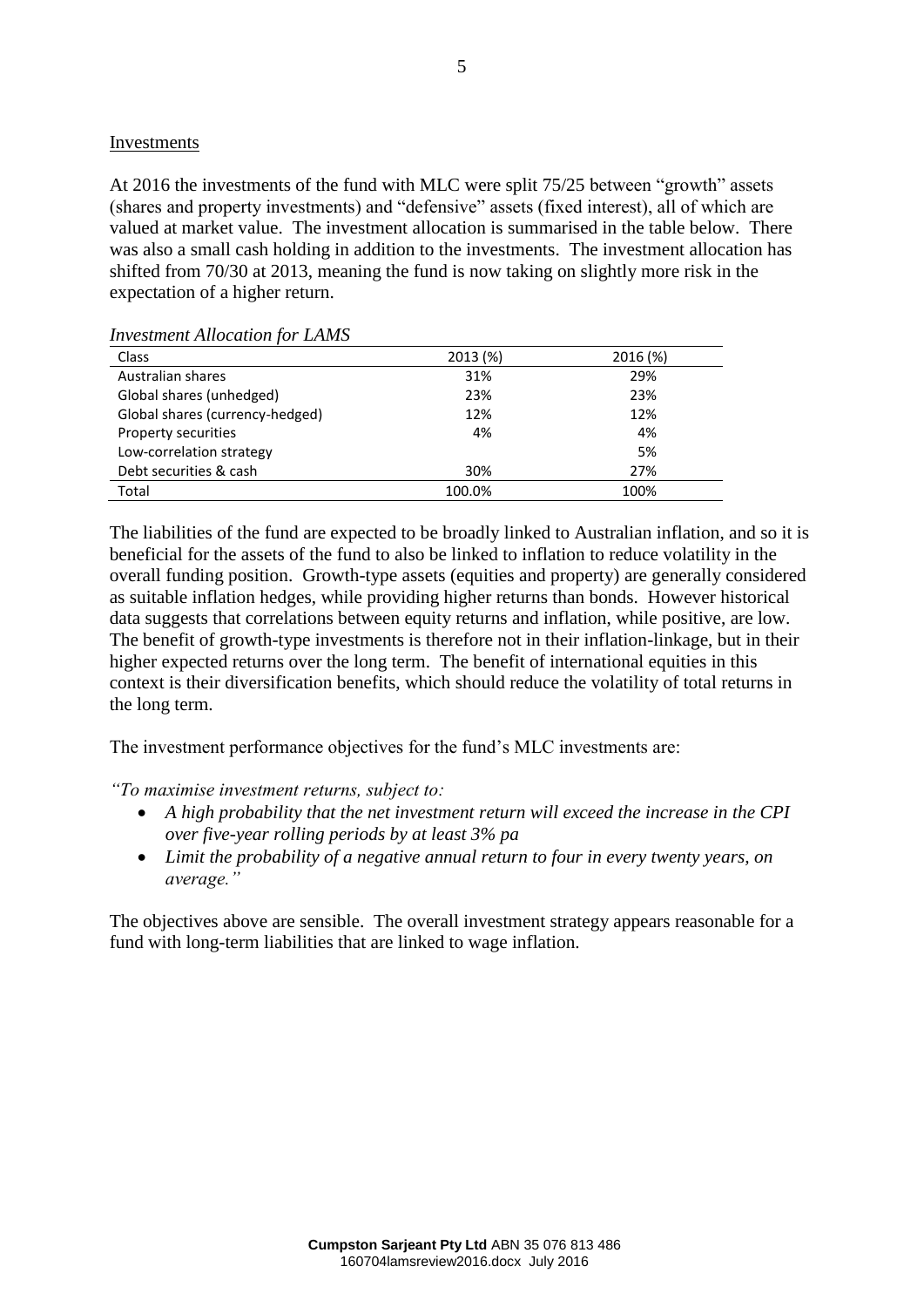#### **5. Valuation Assumptions**

Both economic and demographic assumptions are required in order to estimate the amounts and values of future cash payments.

#### Economic assumptions

In order to assess the values of future payments it is necessary to allow for the likely extent of future salary increases and also to discount future amounts back to a present date value. NT Treasury currently assumes salary growth of 3.0% for 2016/17 and 4.0% per annum thereafter, and a CPI growth rate of 2.0% per annum. These assumptions are consistent with external forecasts, and I am satisfied that these are reasonable assumptions for valuation purposes for this scheme. I have adopted 4.0% per annum, but with a lower rate of 3.0% in 2016/17, as the wage and pension growth assumption at this valuation. The long term wage and CPI assumptions are both reduced by 0.5% from the 2013 triennial review, from 4.5% and 2.5% pa respectively.

The fund has investments in a range of growth assets, and is close to fully funded. Therefore I have used an asset-based net-of-tax discount rate of 6.5% per annum, which is broadly consistent with long term trends for assets of this type in Australia. This is reduced from 7.0% pa at the 2013 triennial review.

Note that the discount rate required for reporting under AASB119 is based on the applicable Commonwealth bond rate at the valuation date. The implied rate at 30 June 2016 was 2.0% pa, and this discount rate has been used for Territory annual financial reporting purposes, separately supplied to NTSO. However, for a funded scheme such as LAMS, it is appropriate when considering funding to recognise the fact that the scheme's assets will most likely earn a higher rate than the risk free bond rate. As a result the figures shown in this report, which are based on a discount rate of 6.5%, do not correspond to those supplied for AASB119 annual financial reporting purposes.

Promotional salary increases only occur if an existing contributor has a change in office. I have assumed that the current level of additional salary for each contributor will remain constant as a proportion of basic salary for future years.

#### Demographic assumptions

These assumptions relate to the members of the scheme – ages at entry, rates of exit, spouse details, mortality rates as pensioners, etc. Assumptions are made based on the very limited scheme experience and more general information. Details of the assumptions adopted are summarised in Appendix 2.

#### *Contributory exit rates*

Exit at an election is the primary cause of exit from this scheme. The contributory membership has decreased to the point where statistical modelling of experience is becoming less meaningful, and more consideration can be given to specific circumstances. At 30 June 2016 there were two contributors, both of whom have qualified for a pension. I have maintained the previously developed age and service based retirement decrements, including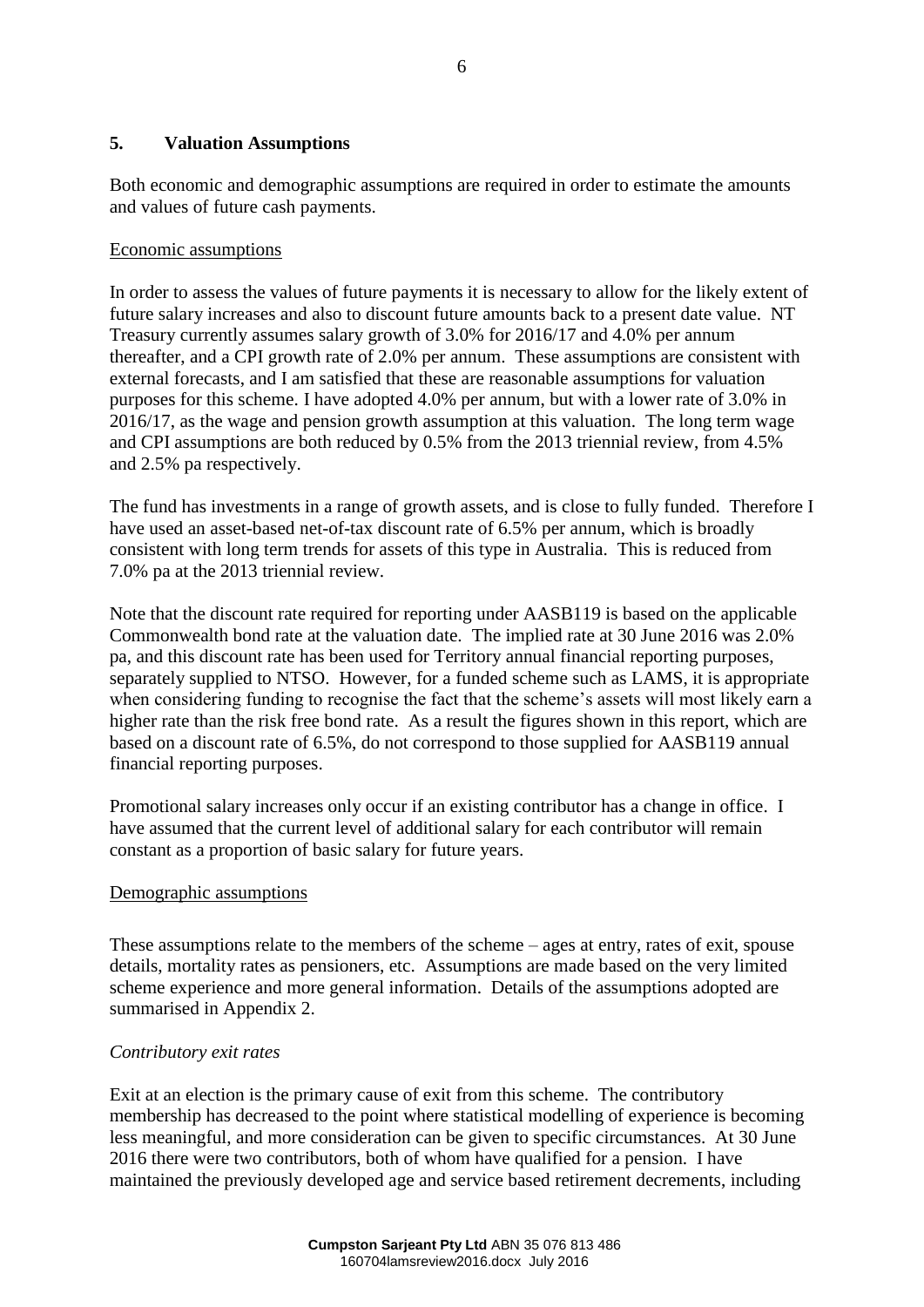an explicit election-related decrement of 40% at the expected 2016 election and in each subsequent fourth year when elections are due.

Ill-health retirement and death in service only incur an additional benefit within the first 8 years of membership. As all contributors now have more than 8 years of service there is no need to allow for future ill-health retirement within the scheme.

No contributors died in service during the last 15 years. In practice contributors will tend to retire if they become ill, so deaths in service can be expected to be rare, and at much lower levels than underlying population mortality rates. I have ignored any potential future deaths while in service in this valuation on grounds of materiality.

#### *Pensioner mortality*

There is no reliable scheme mortality experience, so I have relied on the latest population mortality tables, the Australian Government Actuary's Australian Life Tables 2010-12 for males and females, as the pensioner mortality rates. I have also incorporated allowance for mortality improvements from 2011 for pensioners at the 25-year rates of improvement set out in the Australian Life Tables 2010-12. I have adopted an assumption of 95% of those rates to allow for the slightly better average health of pensioners that have had a commutation option (those in poor health will tend to take a lump sum when it is available). The mortality rates have been updated from the population table used in the previous valuation (Australian Life Tables 2005-07), and are based on the latest published tables from the Australian Government Actuary. The new rates are slightly higher than those from the previous table (after allowing for assumed population mortality improvements) and so liability results are slightly lower using the new rates.

#### *Commutation*

Liability results for contributors are sensitive to the proportion of pension commuted because the value of a pension at commencement is much higher than the alternative commuted lump sum. Recent experience is sparse, but longer term experience suggests that a low proportion of available pension can be expected to be commuted at pension commencement, for both contributory exits and new spouse reversions. I have assumed that 15% of future pensions will be commuted when eligible to do so. This applies to member and spouse pensions at commencement of pension.

#### *Proportions married and age differences between pensioners and their spouses*

I have assumed that female spouses are three years younger than their male partner up to age 60, with a gradually increasing age difference thereafter. I have adopted proportions married at death which are 80% at age 60, reducing gradually to 40% at age 90, and further thereafter.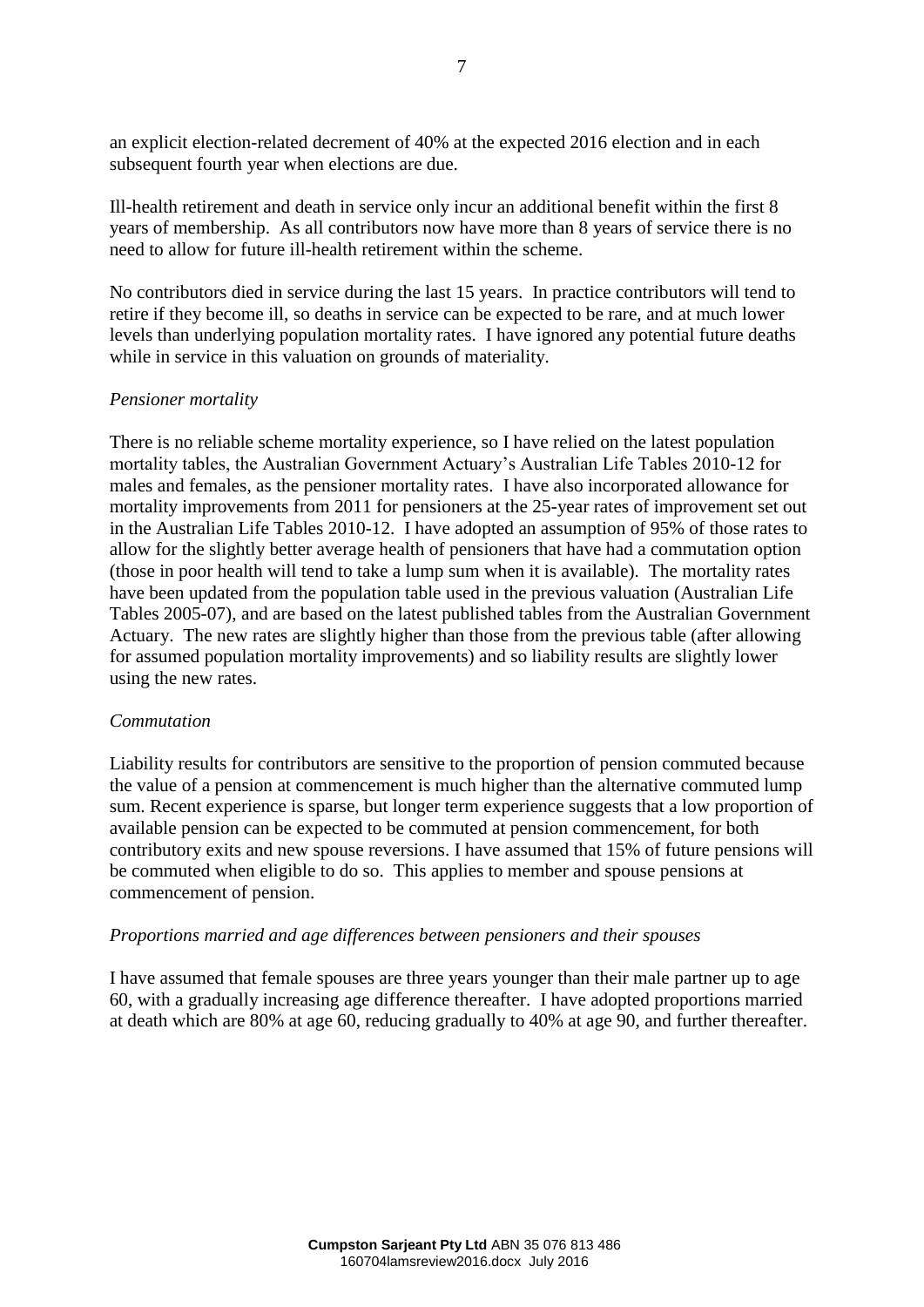#### **6. Valuation Method**

Each contributor's expected future benefits (including reversionary benefits) are projected using the assumed decrement rates and rates of salary increase. These future payments have then been discounted to the valuation date using the assumed discount rate.

The liability for future benefits payable to current contributors is split between past and future service by apportioning the accrual of benefit over the period between entry and the attainment of 18 years' service, when the maximum pension percentage is achieved. Once the maximum benefit accrual is reached, the benefit is considered to be fully accrued. This apportionment method is consistent with the requirements of paragraph 67 of AASB119 and is the proportionate method of Professional Standard 402.

Current pensioners' expected future benefits (and reversionary benefits) are projected in the same way as for current members, using assumed mortality rates, proportions married and future salary increases. The whole liability for each pensioner is an accrued liability.

### **7. Valuation Results**

Accrued and future liabilities at 30 June 2016, as well as at the 2013 review, are shown below. 2016 results are based on an asset-based discount rate of 6.5% pa.

|                                            | Value at 2013<br>\$M | Value at 2016<br>\$M |
|--------------------------------------------|----------------------|----------------------|
|                                            | 7% discount          | 6.5% discount        |
| Contributors                               |                      |                      |
| Past                                       | 8.314                | 5.509                |
| Future                                     | 2.514                | 0.563                |
| Pensioners                                 | 63.125               | 71.480               |
| Total Liability                            | 73.953               | 77.552               |
| Past Service Liability<br>Less             | 71.439               | 76.989               |
| Net Assets Available to Pay Benefits       | 56.814               | 64.428               |
| Unfunded Employer Past Service Liability   | 14.625               | 12.561               |
| <b>Future Service Liability</b><br>Less    | 2.514                | 0.563                |
| Future member contributions                | 0.476                | 0.094                |
| Unfunded Employer Future Service Liability | 2.038                | 0.469                |

Based on the current valuation results, the present value of future required employer contributions is \$13.0 million, or \$15.3 million after grossing up for the contributions tax that must be paid.

Vested benefits at 30 June 2016 were \$78.3M assuming current contributors do not commute any pension to lump sum on pension commencement, or a slightly lower amount with commutations. The level of vested benefits indicates the liability of the scheme for all members, if all current contributors were to leave on the valuation date. The vested liability for contributors is slightly greater than the accrued liability. This is a relatively uncommon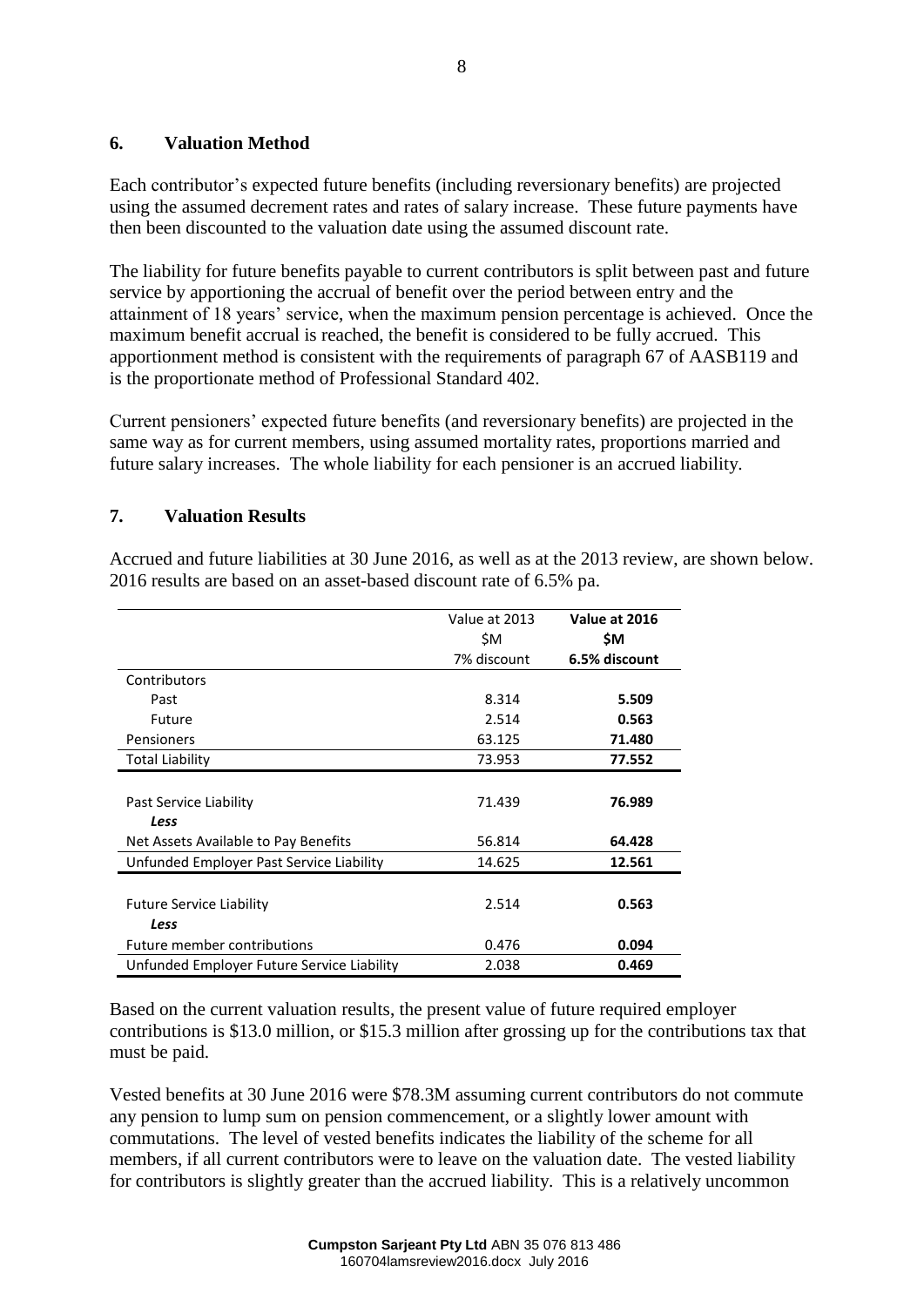situation which may require an increase in the accrued liability in some circumstances where solvency is a concern. I am satisfied that in the current context solvency is not a concern, so I have not increased the accrued liability to the level of vested benefits.

The accrued liability has increased from \$71.4M to \$77.0M on the triennial valuation basis in the last three years. The expected liability as at 2016, from the 2013 valuation, was \$79.5M. The progression from 2013 to 2016 is as follows:

| Liability at 2013                                     | \$71.4M   |
|-------------------------------------------------------|-----------|
| Expected liability at 2016                            | \$79.5M   |
| Actuarial basis change - lower discount rate          | $+ $5.2M$ |
| Actuarial basis change - lower salary escalation      | $-55.9M$  |
| Actuarial basis change - changed mortality            | $-50.6M$  |
| Lower basic salary growth than expected 2013-16       | $-52.5M$  |
| Higher additional salary growth than expected 2013-16 | $+ $0.3M$ |
| Other experience variations                           | $+ $1.0M$ |
| Actual liability at 2016                              | \$77.0M   |

The "other" experience variations is primarily related to lower pensioner deaths than expected. There were about 2 expected pensioner deaths in the last three years, compared to zero actual deaths, and so the liability now is slightly higher than expected.

#### *Projected payments and accrued liabilities*

The table below sets out expected future payments in each financial year and expected accrued liabilities and membership at the end of each year. All dollar amounts are expressed in nominal dollars of the projection year, and are shown in \$million.

|      | Projected benefit | Projected accrued | Number of    | Number of  |      |
|------|-------------------|-------------------|--------------|------------|------|
|      | payments          | liability         | contributors | pensioners |      |
| 2016 |                   | \$77.0M           | 2.0          | 40.0       | 2016 |
| 2017 | \$4.2M            | \$78.7M           | 0.9          | 39.4       | 2017 |
| 2018 | \$4.2M            | \$79.7M           | 0.8          | 38.8       | 2018 |
| 2019 | \$4.3M            | \$80.5M           | 0.7          | 38.2       | 2019 |
| 2020 | \$4.5M            | \$81.1M           | 0.6          | 37.5       | 2020 |
| 2021 | \$4.8M            | \$81.5M           | 0.2          | 36.8       | 2021 |
| 2022 | \$4.9M            | \$81.7M           | 0.2          | 36.0       | 2022 |
| 2023 | \$5.0M            | \$81.8M           | 0.1          | 35.2       | 2023 |
| 2024 | \$5.2M            | \$81.7M           | 0.1          | 34.4       | 2024 |
| 2025 | \$5.4M            | \$81.5M           | 0.0          | 33.5       | 2025 |
| 2026 | \$5.5M            | \$81.1M           | 0.0          | 32.6       | 2026 |
| 2027 | \$5.7M            | \$80.5M           | 0.0          | 31.6       | 2027 |
| 2028 | \$5.8M            | \$79.7M           | 0.0          | 30.6       | 2028 |
| 2029 | \$6.0M            | \$78.7M           | 0.0          | 29.5       | 2029 |
| 2030 | \$6.1M            | \$77.5M           | 0.0          | 28.4       | 2030 |
|      |                   |                   |              |            |      |
| 2035 | \$6.6M            | \$68.6M           | 0.0          | 22.1       | 2035 |
| 2040 | \$6.4M            | \$55.5M           | 0.0          | 15.6       | 2040 |
| 2045 | \$5.6M            | \$40.6M           | 0.0          | 10.0       | 2045 |
| 2050 | \$4.4M            | \$26.5M           | 0.0          | 5.9        | 2050 |
| 2055 | \$3.0M            | \$15.3M           | 0.0          | 3.2        | 2055 |
| 2060 | \$1.8M            | \$7.5M            | 0.0          | 1.7        | 2060 |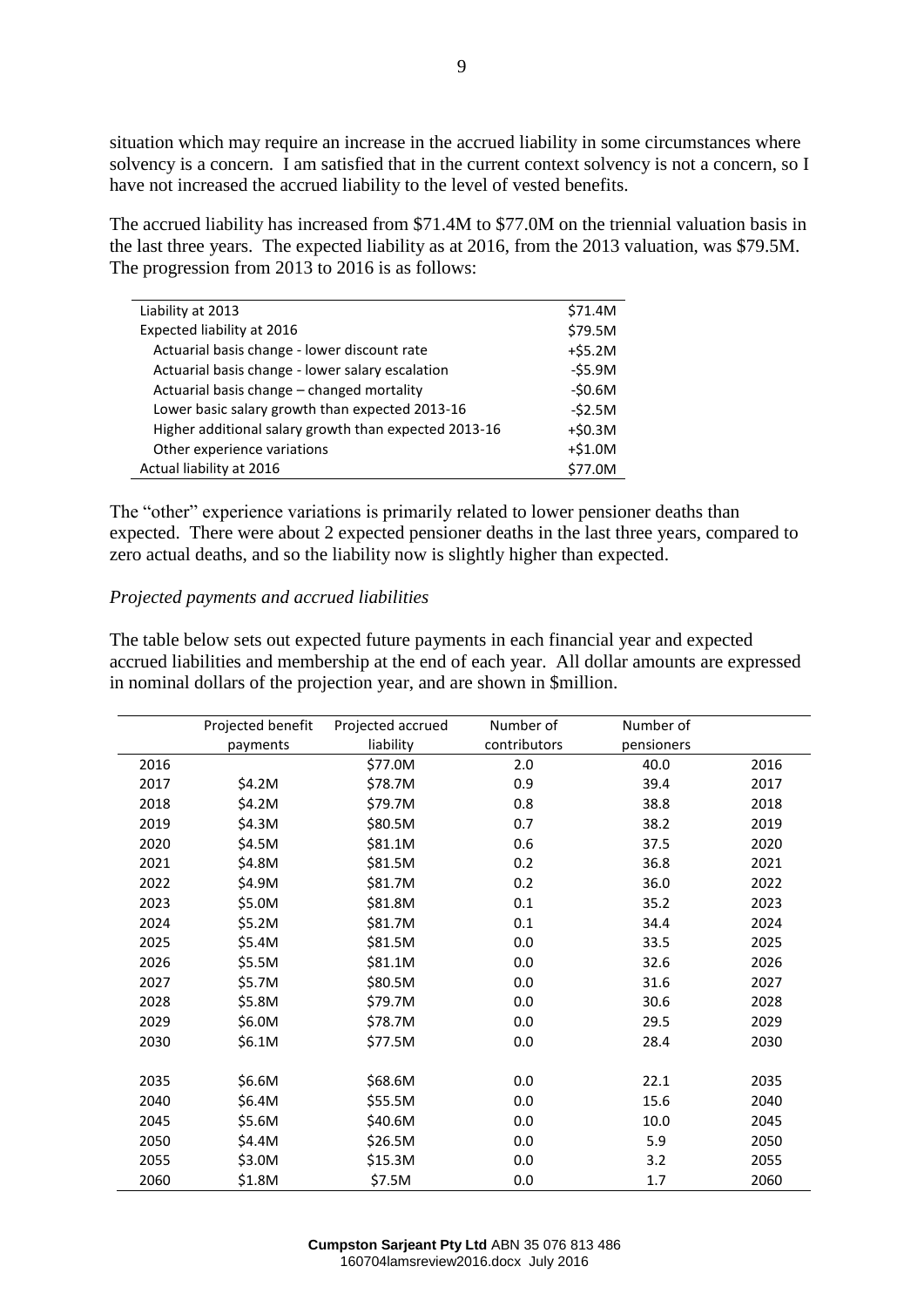The scheme is closed to new members, and so the liability is expected to continue to be fairly stable in the short to medium term, but to decrease in the longer term as contributors become pensioners, and then the remaining cohort of pensioners gradually ages and reduces.

#### *Sensitivity of valuation results to assumptions*

The liability as at 30 June 2016 set out above is a best estimate, but is based on many assumptions about future conditions. There is a range of possible outcomes, depending on the actual course of events. Below are the most significant sensitivities of the valuation result to different outcomes:

- For contributors who leave with pension entitlement, the choice of pension or lump sum is an important determinant of the employer liability. The pension option is more expensive for the employer. The valuation assumes that 15% of commencing pension will be commuted to lump sum. If the proportion commuted was instead 30% the accrued employer liability would **decrease by \$0.5M, or 0.7%.**
- The economic assumptions regarding future investment returns and future salary growth are broad assumptions which are intended to be appropriate over the long term. The liability is very sensitive to the long term economic assumptions because of the very long average term to payment of pension liabilities, associated with the young age profile of current and prospective pensioners. The valuation assumes a valuation interest rate which is 2.5% higher than the salary growth rate in the long term. If this gap was decreased by 1.0% to 1.5% (e.g. via a 4% salary growth rate and a 5.5% long term investment return rate) the liability would **increase by \$10.7M or 13.9%.**
- Mortality rates determine the persistence of payments into the future. If mortality rates were increased by 10%, liability would **decrease by \$1.4M or about 1.8%.**

Other assumptions such as proportions married and age differences for pensioners, or exit rates for contributors, are much less important in determining the overall liability.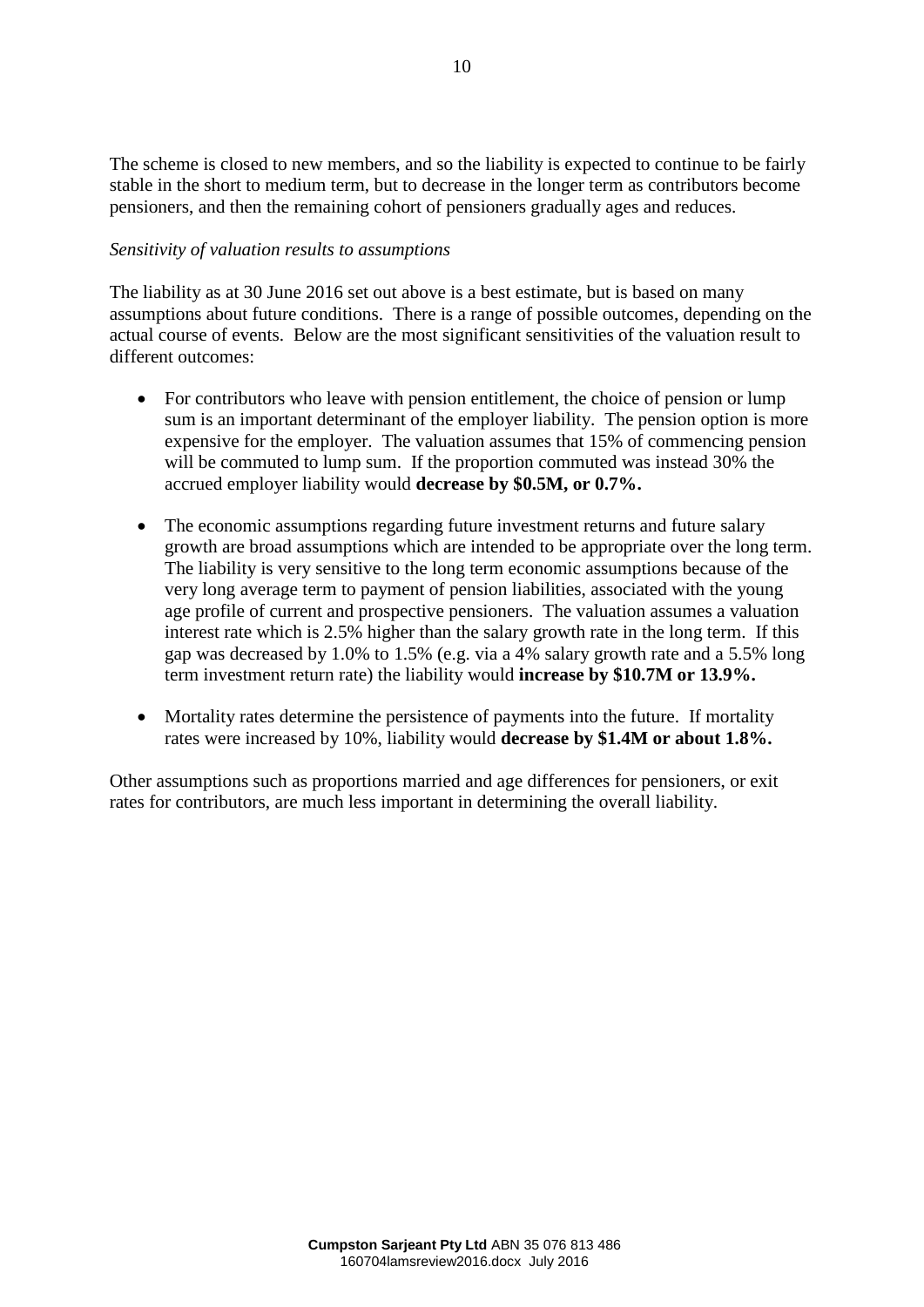#### **8. Funding Considerations**

The governing Act of the scheme sets out, in Section 8, the requirements of the actuary in respect of funding at triennial reviews:

*8(3) When the actuary has completed an investigation of the Fund under this section he or she shall report to the Trustee Board the result of his or her investigation and shall certify to the Minister the amount that, in addition to any other moneys payable into the Fund (including any interim advances which, before the completion of the investigation, have been paid into the Fund, or which he or she has, under subsection (4), certified should be paid into the Fund) should, in his or her opinion, be paid into the Fund in respect of each financial year during the period of 25 years following the completion of that investigation to enable the Fund to meet its liabilities.*

There is no specific requirement that this scheme aim for or achieve full funding of liabilities at any point in time. As such, there is no single contribution rate that may be considered "correct", or that I would preferentially recommend. Below is a discussion of some relevant factors in arriving at a suitable employer contribution.

The scheme is funded by member contributions and employer contributions. The future member contributions for the remaining 2 contributors are now a small part of the overall scheme finances. The employer contributions are made with an implicit guarantee that contributions can be made as necessary to fund liabilities.

Over-funding of the scheme is not desirable, and so it may be sensible to set a funding target which leaves the scheme well-funded but not fully-funded. A sensible target for assets may be 70-85% of liabilities over time. Currently assets are around 84% of liabilities.

As determined above, the current estimate of total future employer contributions required is \$13.0M or \$15.3M when contributions tax is included. Because the scheme is now closed and the number of contributors is dwindling, the salary base for contributions is not relevant for funding the outstanding liability. I think that a contribution rate based on either a fixed or indexed dollar amount would be preferable.

The actual employer contribution adopted will reflect a number of issues, including:

- the current contribution regime;
- the urgency with which any particular funding target is to be pursued;
- attitudes towards the risk of over-funding;
- the perceived possibility of future investment and other experience being better or worse than assumed;
- current cash flow requirements in the NT budget;
- considerations of intergenerational equity, where any deferral of contributions results in a transfer of cash costs from one generation of taxpayers to a later generation.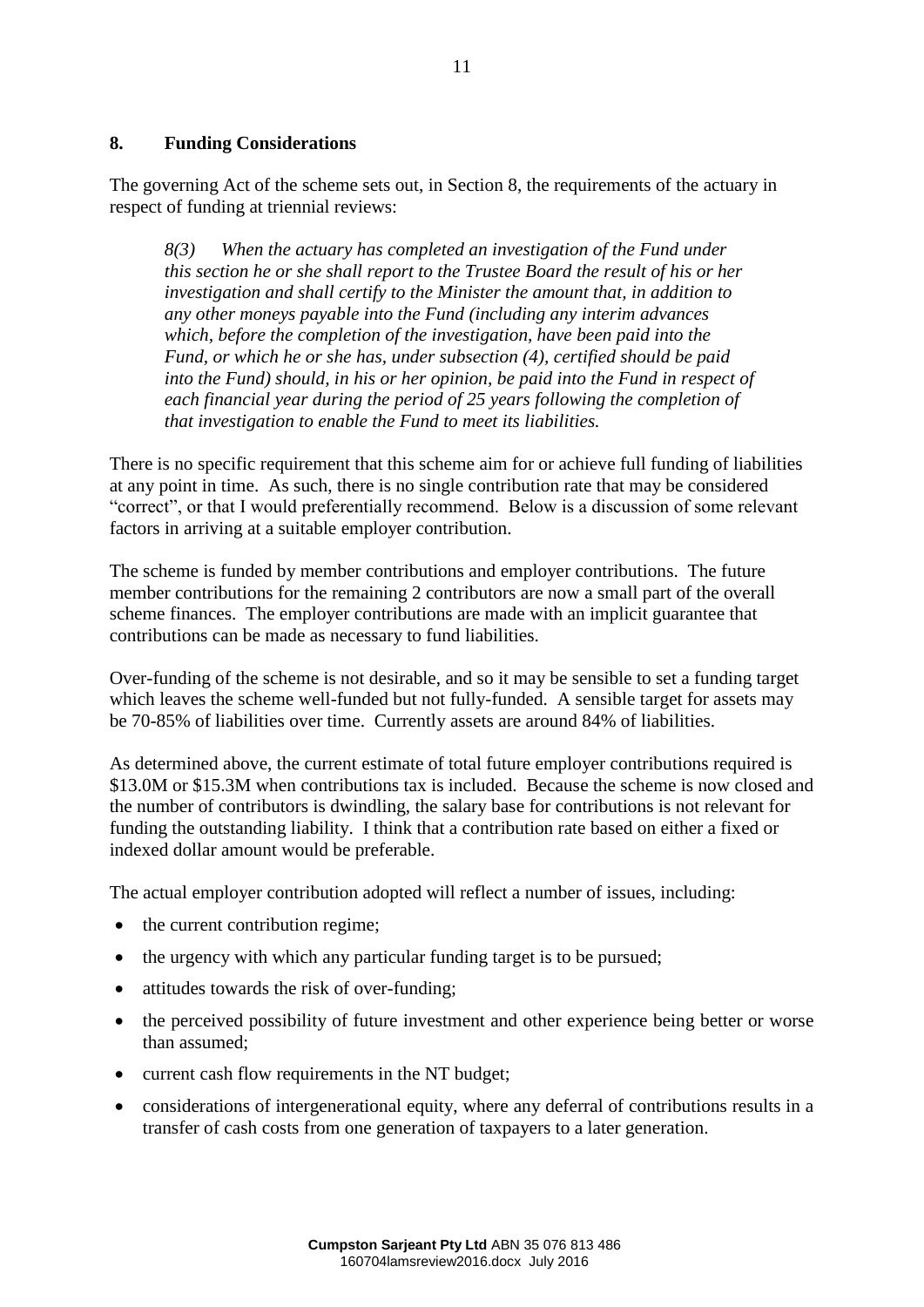The chart below shows the impact on assets of different employer contribution scenarios, and compares projected assets to accrued liabilities over time.





Chart 1 above shows that with no future contributions the level of funding will drop slowly over the next decade, although the scheme will still have ample assets to enable benefits to be paid as they become due until 2030. At contribution levels over about \$1M per annum the funding level is projected to gradually rise. A fixed contribution rate of \$2M per annum will see full funding in about 2027, after which further contributions would result in a surplus. A fixed contribution of \$1.5M per annum will see the level of funding rise slowly from the current level, with full funding and cessation of employer contributions in about 2033. Note that once full funding is achieved there is no further accruing cost and so no further need (on the valuation assumptions) to make employer contributions.

The biggest variable now facing the scheme is the future investment earnings of the assets. The funding plan should, in light of investment volatility, be thought of as a working process to be adjusted with circumstances, rather than a fixed approach. On balance I recommend that employer contributions to the Fund continue at a rate of \$1M per annum until 2030. However there is much room for flexibility and rates between zero and \$2M per annum would be reasonable in the medium term, depending on the particular funding objectives. In any case, the contribution rate should be adjusted to reflect changing circumstances over time.

#### SIS Regulation 9.32 statement

In accordance with Regulation 9.32 of the SIS Regulations, I state that the fund has assets available to pay benefits of \$64.4M at 30 June 2016. I recommend that the employer contribution be at \$1M per annum over the next three years, although annual contributions ranging from zero to \$2M per annum would also be reasonable. The assets and funding are adequate, having regard to the guarantee of benefit funding provided by the Territory.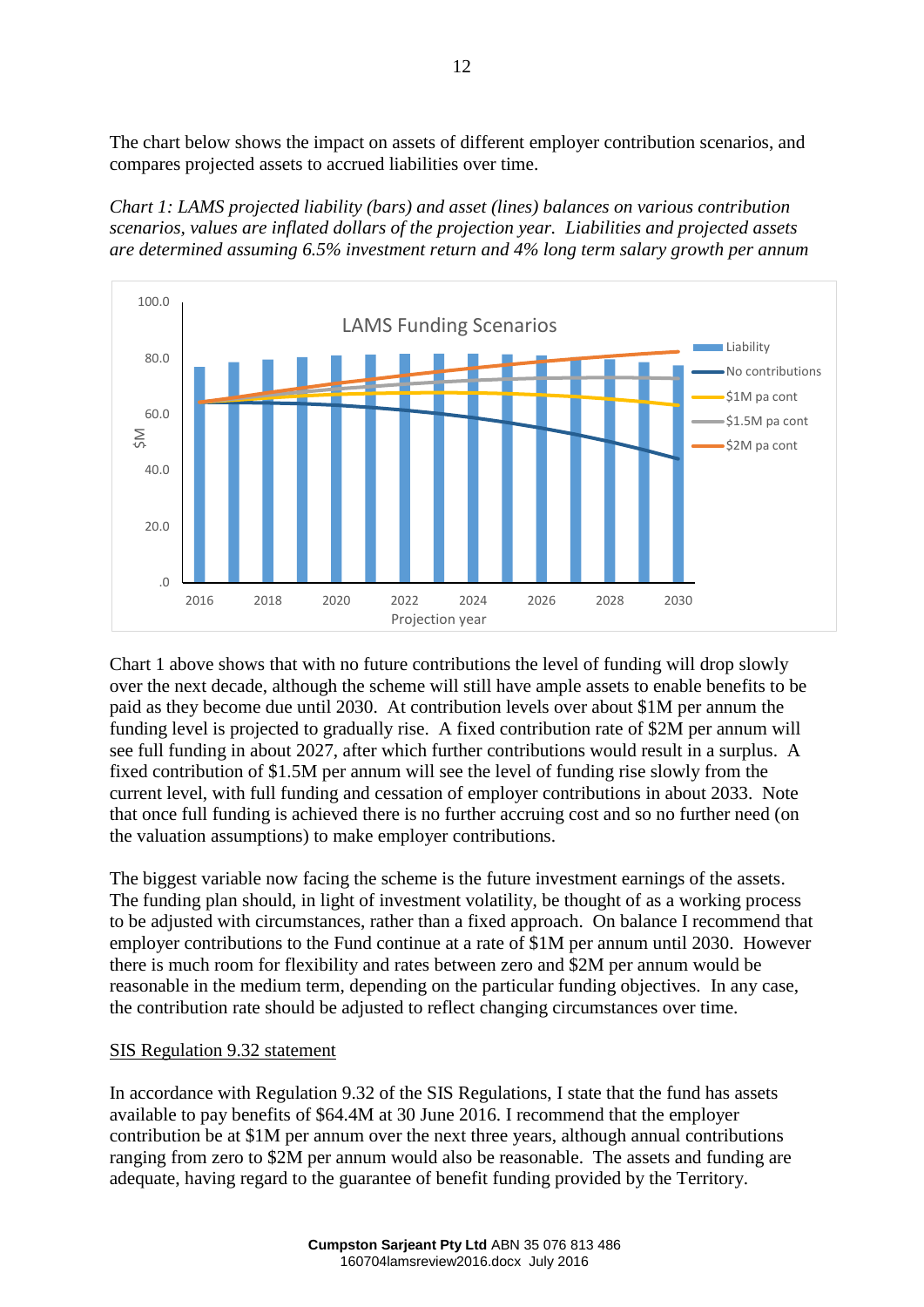#### **9. Summary and Recommendations**

Based on the assumptions set out in this review the accrued liability at 30 June 2016 is \$77.0M, and benefit payments in upcoming years are expected to climb slowly from about \$4.2M in 2016/17. The number of contributors will decline, while the number of pensioners will decline slowly in coming years.

I recommend that employer contributions to the Fund continue at a long term rate of \$1M per annum. Rates between zero and \$2M per annum would be reasonable in the medium term, depending on the particular funding objectives.

I recommend that the next triennial review be carried out as at 30 June 2019.

John Rawsthorne Actuary 26 July 2016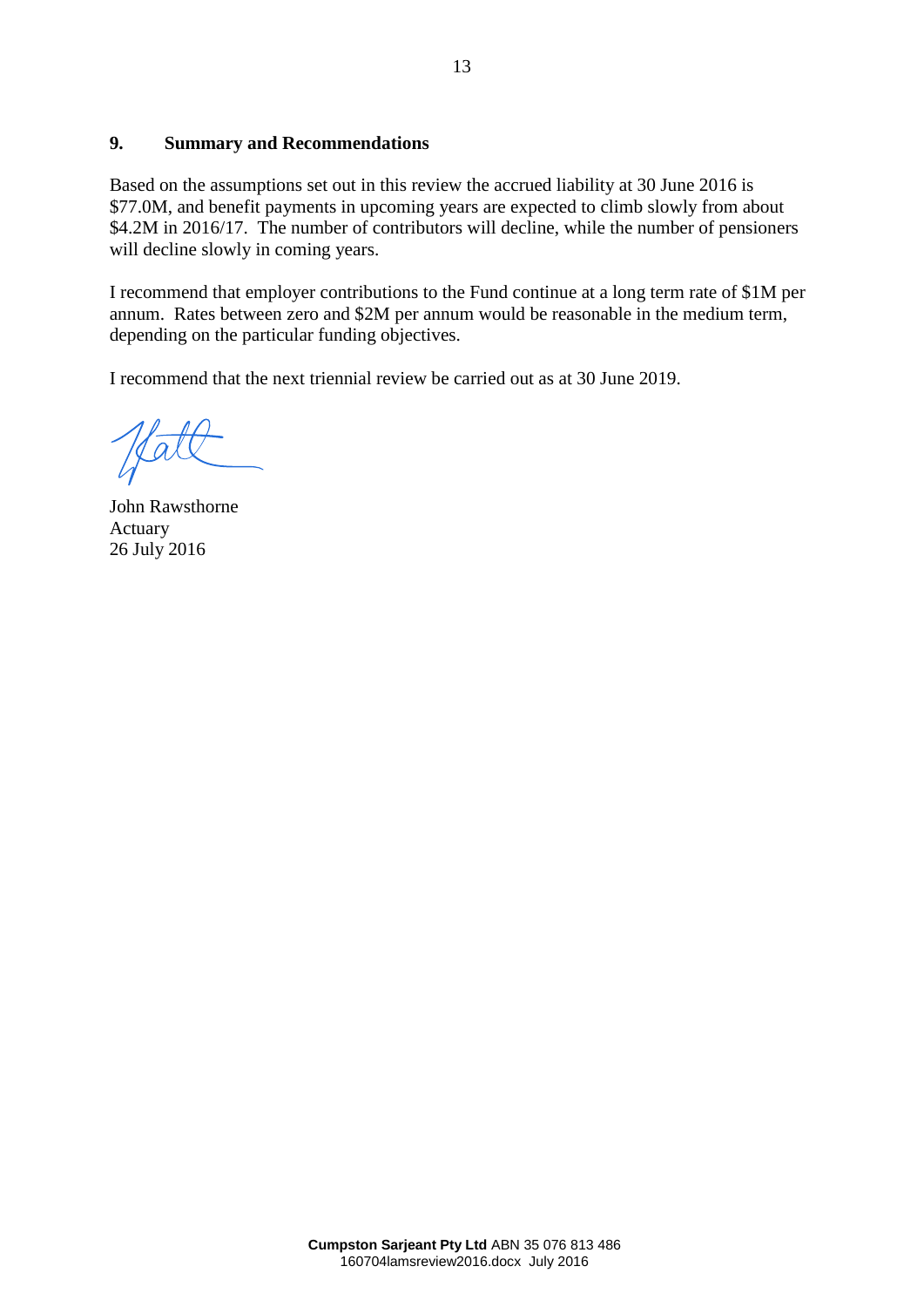#### **Appendix 1: Benefit Design**

This benefit summary only outlines the main benefits and is not a substitute for the LAMS Act.

**Contributions:** Members contribute 11.5% of basic and additional salary. Basic salary contributions cease after 20 years, and additional salary contributions can be suspended.

**Pension benefits:** Members are eligible for pensions after being elected 3 times and completing 8 years of membership or on ill-health. The pension in respect of basic salary is calculated as 50% of salary after eight years of service, plus 3% for each extra year of service, to a maximum of 80% of basic salary. An office-holder addition is calculated as 6.25% of additional office salaries, to a limit of 80% of the salary for the highest position attained.

Pensions are indexed to changes in basic salary, and may be commuted using a factor of 10 for ages up to 65 and reduced factors thereafter.

On ill-health before 8 years the pension is calculated as if the member had completed 8 years.

**Withdrawal:** Members who leave without being eligible for pensions get 2.5 times their own contributions accumulated with interest.

**Death:** On the death of a member or former member a spouse receives 5/6ths of the pension the member was receiving or would have received on ill-health. Spouses may commute pensions using the higher of the basis used for members and 2.5 times the member accumulation.

On the death of a member without a spouse orphans receive a percentage of what would have been paid to a spouse - 1 child 45%, 2 children 80%, 3 children 90% and 4 or more children 100%. They may instead elect to receive 2.5 times the member accumulation, which is also the amount paid to the estate if there are no dependents.